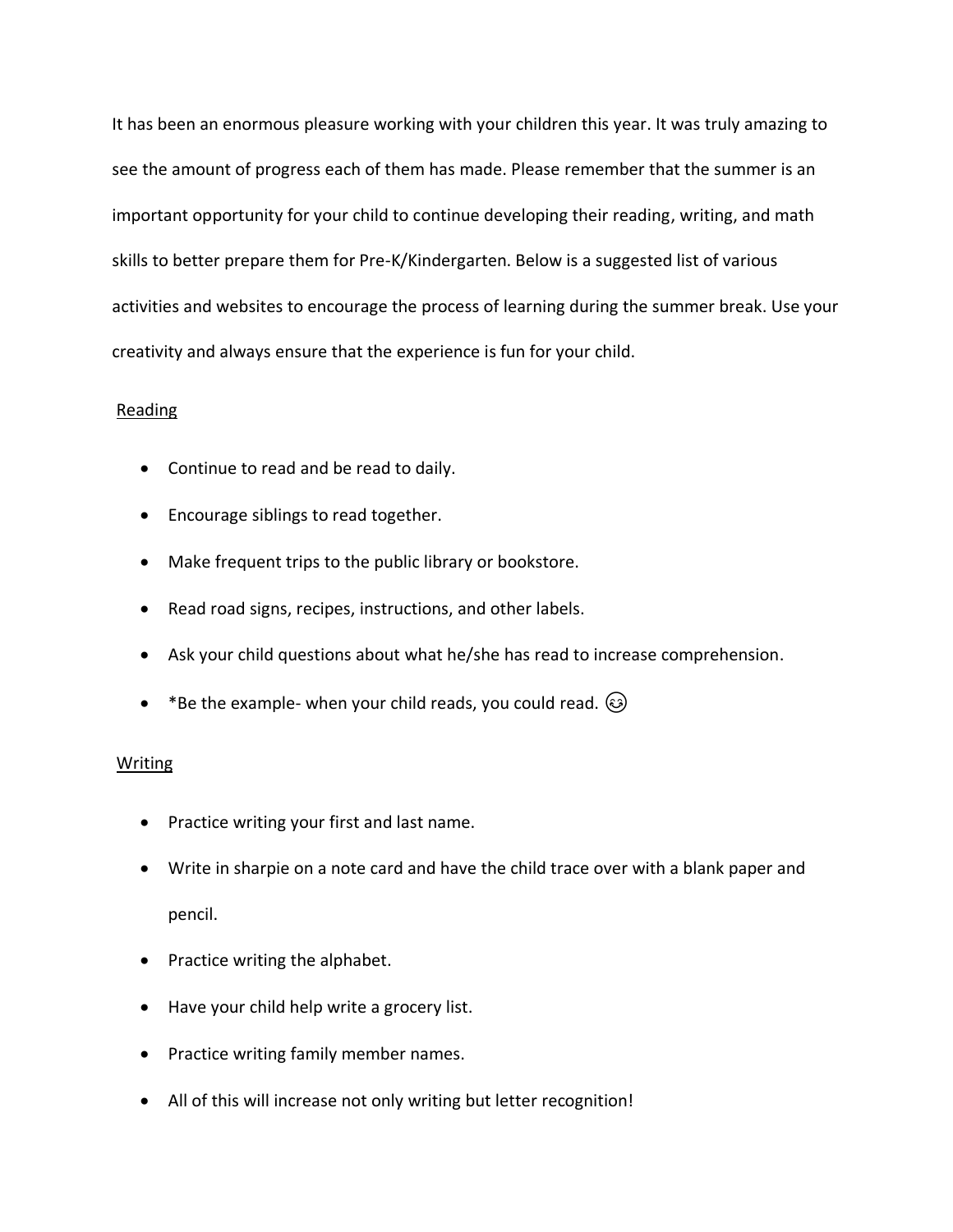## Math

- Count money to buy an item.
- Weigh fruit/veggies at the grocery.
- Ask your child to assist you with measurements when cooking.
- Play games where math is used. (Ex: Candyland and Chutes and Ladders)

We are also including a personalized ABCmouse account for each student. This is a free membership that will expire July 31. Your child's teacher will have access to monitor their progress/activity over the summer.

# Username-

# Password-

Please utilize the link listed and insert the user name and password when it is requested.

<https://stmaryslgvtx.lilypad.frogstreet.com/>

\*See attachment for a list of free educational websites.

If you have any questions about how to continue your child's education over the summer, please don't hesitate to reach out.

Blessings,

Monica Allan

Pre-K 3/4 Teacher, St. Mary's Catholic School